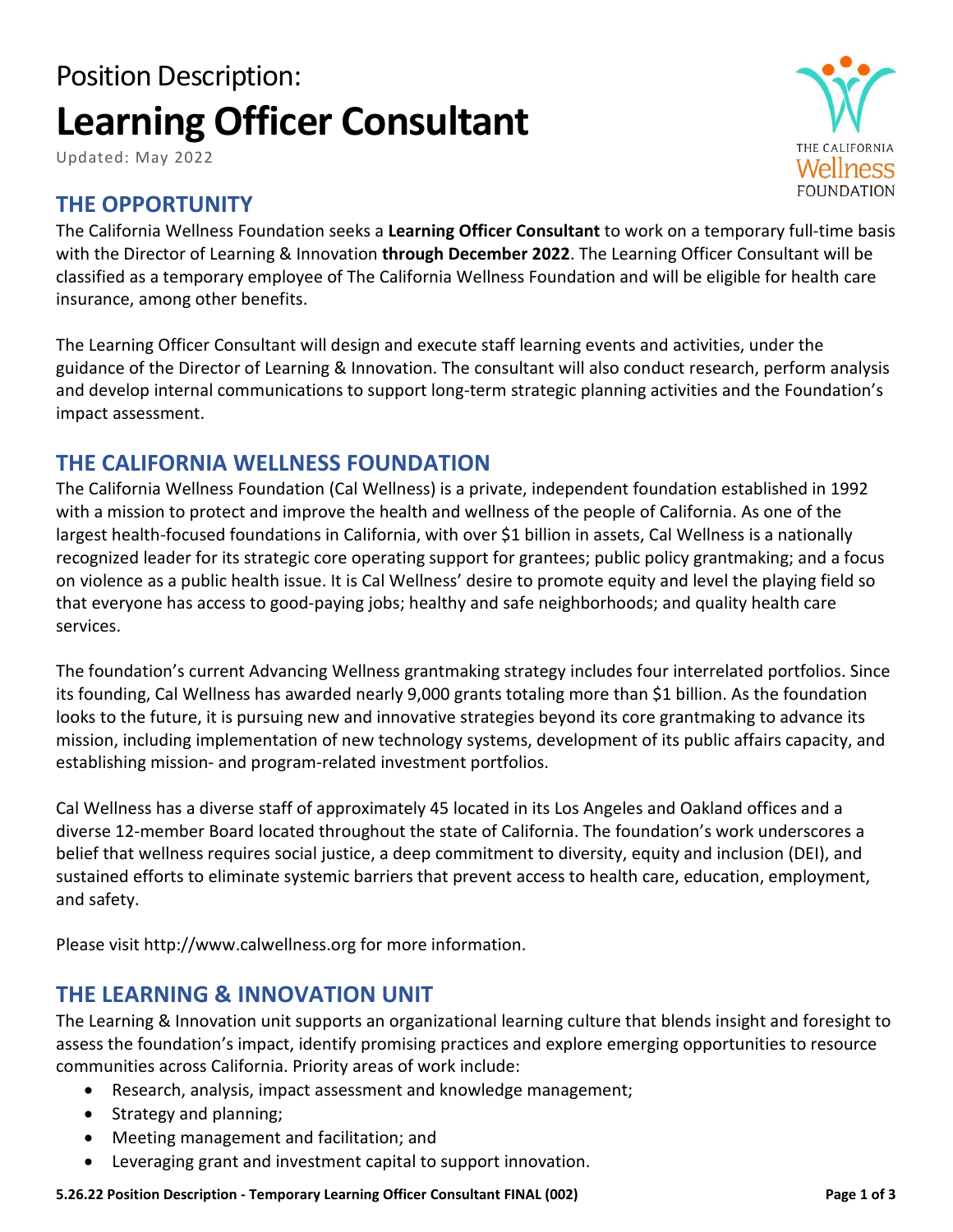# **SCOPE OF WORK**

#### *Priority Activities*

- 1. Research to support strategic planning process
	- o Identify key philanthropic/nonprofit trends and best practices to inform internal decision making
	- o 1-2 cluster grant analyses of cross-cutting theme/question of interest (TBD)
- 2. Meeting planning, design and facilitation of Lunch & Learn, Lunch & Share meetings (average of 1 event/month over course of contract)
- 3. Support learning conversations at quarterly board meetings. Activities to include speaker research, communications, and preparation of background and presentation materials (2 events for 2022)
- 4. Synthesize and disseminate learnings
- 5. Engage with Advancing Wellness portfolio teams, as needed, to support reflection, identify cross-cutting trends and needs, and document findings

#### *Deliverables will include:*

- 1. Research to inform strategic planning discussion/decisions and synthesis of insights from meetings
- 2. Successful execution of a minimum of 5 learning events outlined in [2022 learning plan](https://calwellness.box.com/s/xid7rylih9w8duemovpcgd8n62d404xq)
- 3. Draft written materials and slide decks to 2 board learning events.
- 4. Synthesis of meeting insights and resources for each learning event: share with all staff via blog and/or post on the internal communication portal, The Well (minimum 6 posts)

# **CONSULTANT PROFILE**

We are seeking a consultant with the following characteristics:

- Substantial expertise in a health field, public health, public policy, or related area preferred.
- 3 to 5 years of project management and/or operations experience
- Demonstrated ability to facilitate internal conversations and guide groups to make decisions
- Ability to synthesize information from different inputs and types of data and develop recommendations to support decision making.
- Experience partnering with multiple stakeholders at various levels of an organization
- Deep listener and effective facilitator of conversations
- Strong research skills
- Strong analytical ability and experience in producing clearly written materials for multiple audiences
- A natural pattern finder
- Self-starter, resourceful, critical thinker, problem solver
- Approach to work that prioritizes integrity, flexibility, and a commitment to learning
- Passion for the issues and communities served by the Foundation's mission and goals
- Proficiency with Microsoft desktop applications, including the most recent versions of Word, Excel, and PowerPoint

#### *Desired but not required*:

- Familiarity with the philanthropic and nonprofit sectors
- Knowledge of the tools of philanthropy and the grantmaking process
- Experience with curriculum development